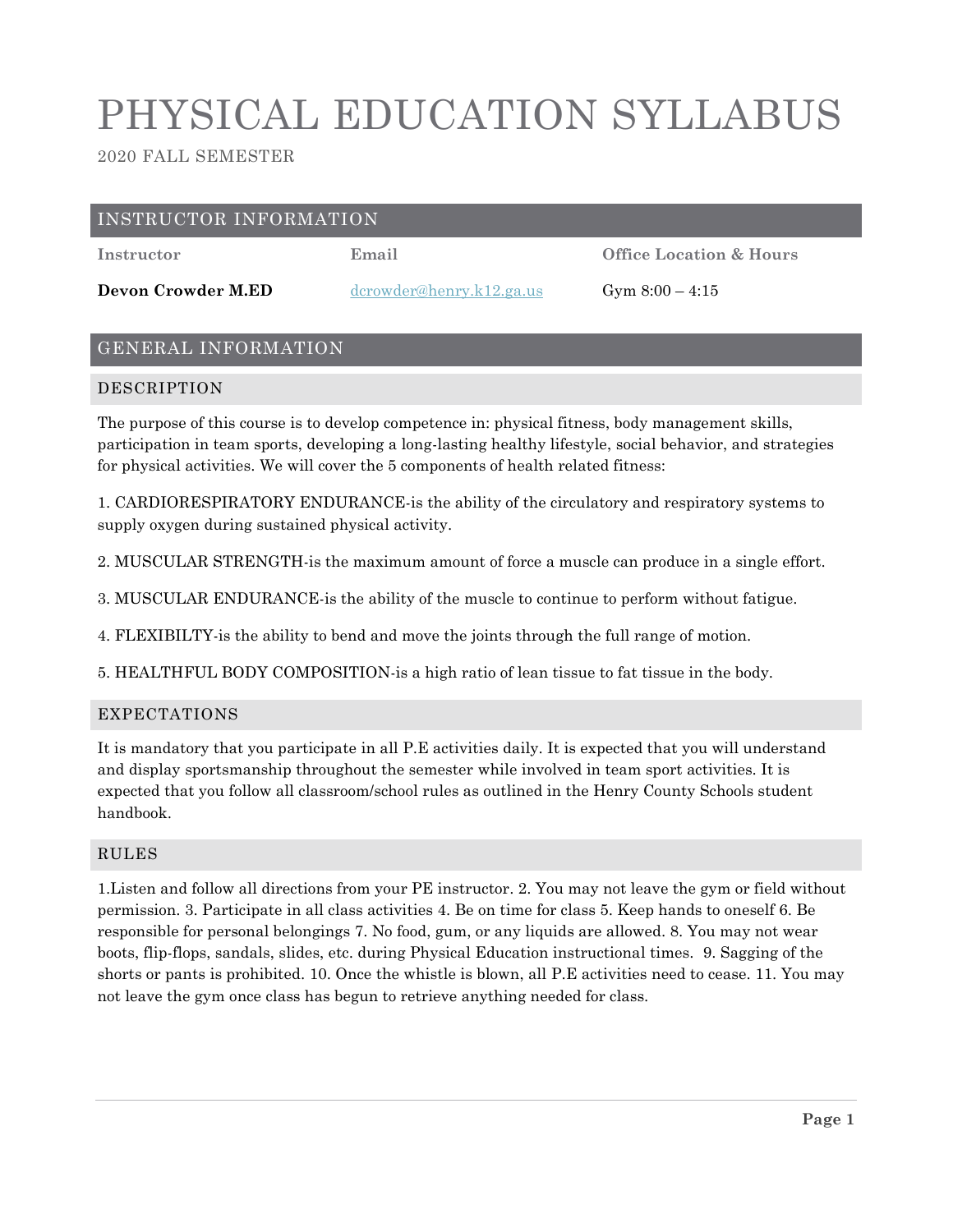## CHANGING PROTOCOL & HIGHLY SUGGESTED P.E ATTIRE

Students will have an opportunity to change into clothing conducive to physical education. At the beginning of class, students will go into the locker room and have 5 minutes to change into their P.E attire. This is optional. During the last 5-10 minutes of class, students will have the option to change clothing again. Suggested attire for boys and girls: athletic shorts/pants, athletic shoes that have ankle support, and a t-shirt.

## GRADING

#### ON-GOING CULMINATING TASKS: 40%

Students will consistently participate in unit topics, concepts, fundamentals, and sports daily. While students learn these concepts, their daily task is to show evidence of these practices through the team sport or unit. Every day students will have an opportunity to earn 10 points. Every day there is a warmup, upper body conditioning, mid-section conditioning, lower body conditioning, cardiovascular conditioning, and participation in the team/individual sport/game for the day. The warmup/upper/middle/lower conditioning is worth 2 points. Cardiovascular conditioning is worth 3 points. Sport/game of the day is worth 5 points. If students do not participate (due to discipline, choice, inappropriate attire, etc..) they will receive a 0 for the day.

Workout Sessions: You will have an opportunity to score 10 points for every workout that is held. Scoring will be as follows:

10-9 = Full/Complete Workout

 $8-7$  = Most of workout

 $6-5$  = Part of workout

 $4-3$  = Minimal effort

 $2-1$  = Very low effort put towards the workout

 $0 = Did$  not workout

If you miss a workout, you can record yourself at any time doing a previous workout and submit it to Coach Crowder.

PRACTICE WORK (FORMATIVE ASSESSMENTS) 40%

At the close of a unit, students will be assessed over the lessons covered (what's the purpose of a pass in volleyball, what are two ways a travel violation happens in basketball, etc..).

#### SEMESTER SUMMATIVE TASK (SEMSTER FINAL) 20%

At the close of the semester, students will be assessed over all units covered in Physical Education.

## EXCUSED NON-PARTICIPATION